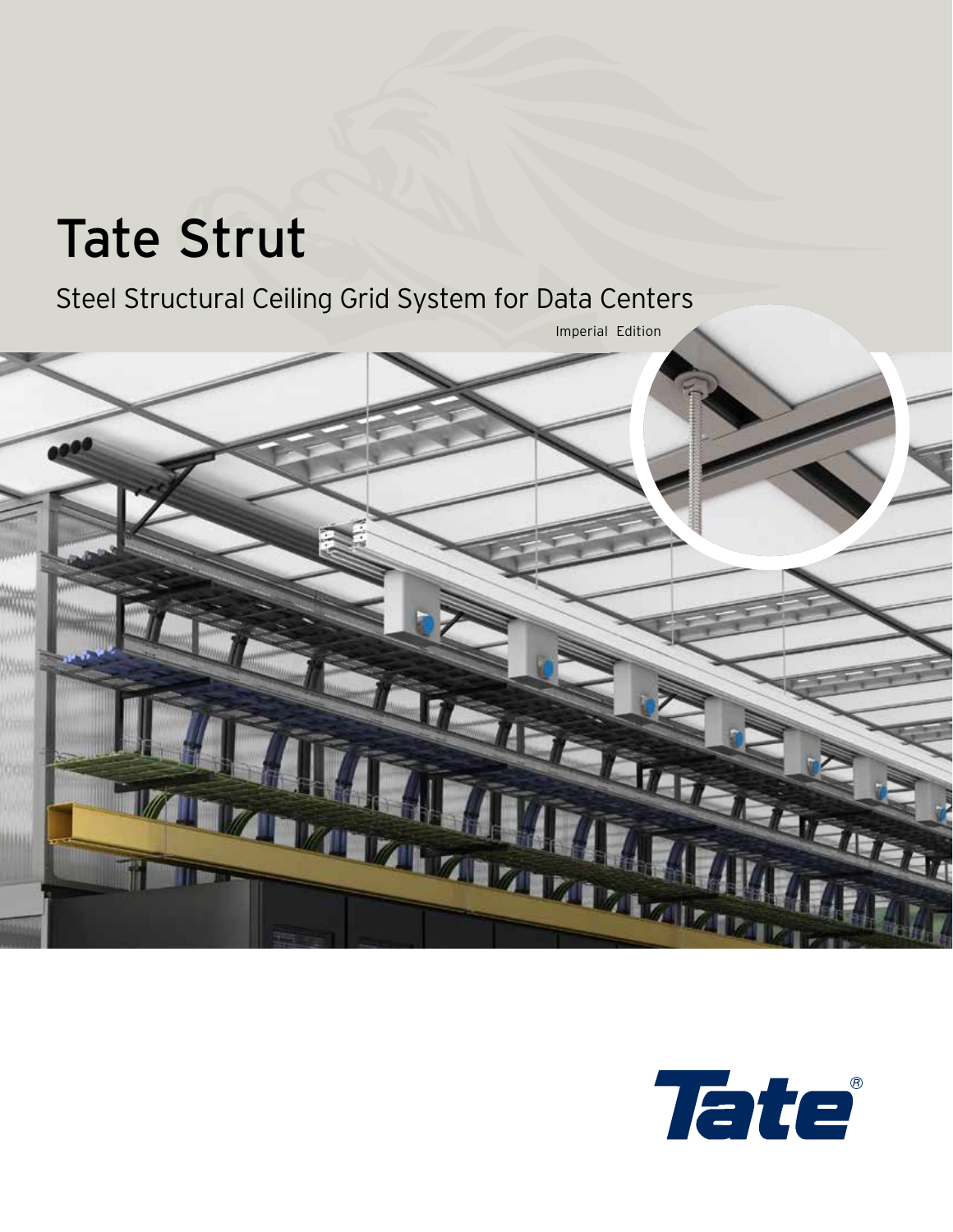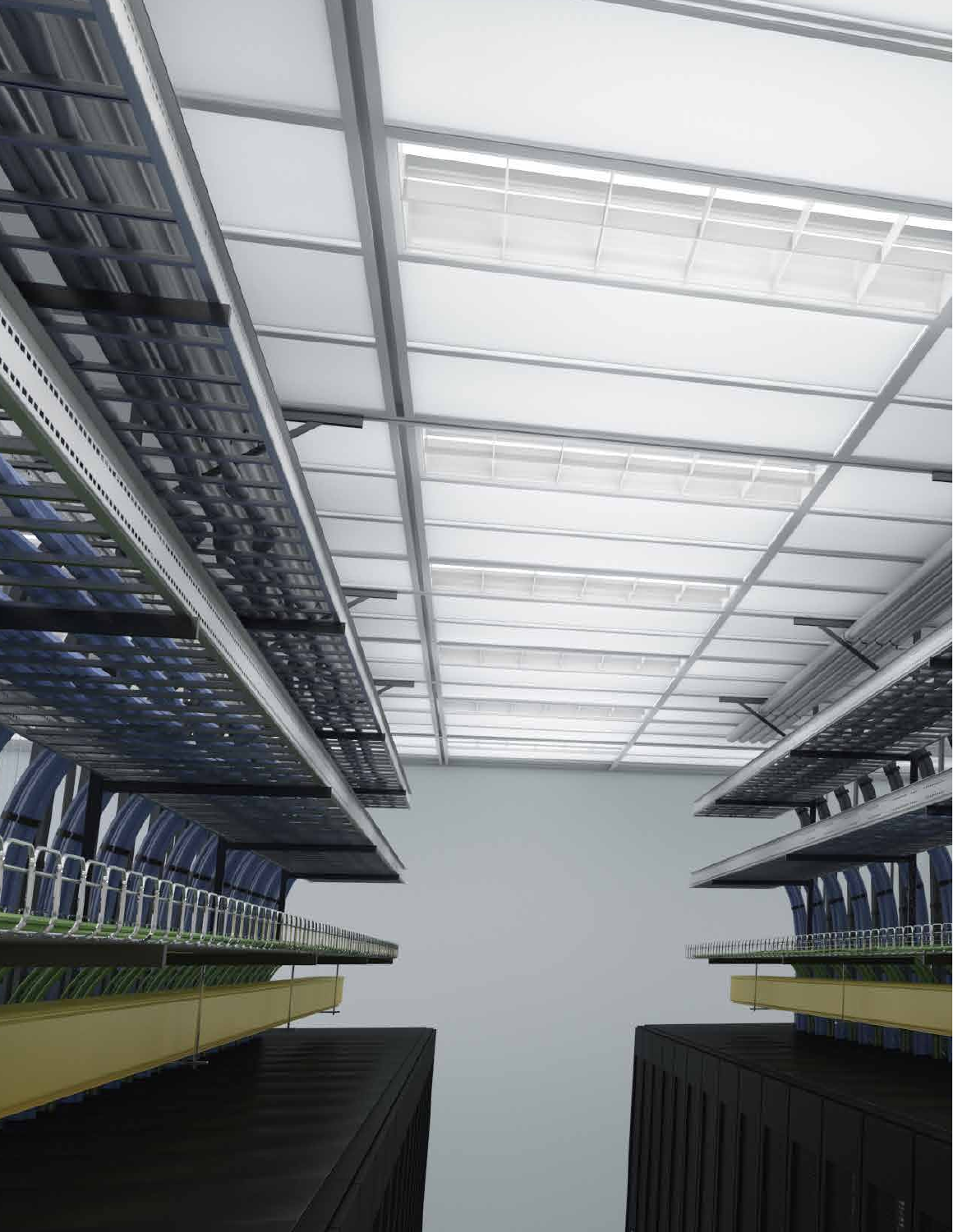

### Tate Strut Steel Structural Ceiling Grid System for Data Centers

Tate Strut is the ideal solution for any application where large, heavy items are suspended within a building. Tate Strut allows you to combine the acoustical ceiling grid with the structural support grid (such as Unistrut) for one cohesive unit.

Benefits of Tate Strut:

- Heavy load capacity: 1750 lbs Max Point Load
- Faster and easier to install than other grid systems
- Grid member center-to-center spacing can be selected to accommodate your specific project needs
- Eliminates the need for multiple trades on-site
- Experienced data center product manufacturer and contracting teams

### Leverage our Experience

Tate offers over 50 years in data center support to your project. Our extensive dealer network of experienced contractors can rapidly support all the needs of your project including the structural ceiling, raised floor, and containment solutions.

Tate Offers:

- Application engineering team
- Custom manufacturing capability
- Skilled installation labor
- Single source to speed construction

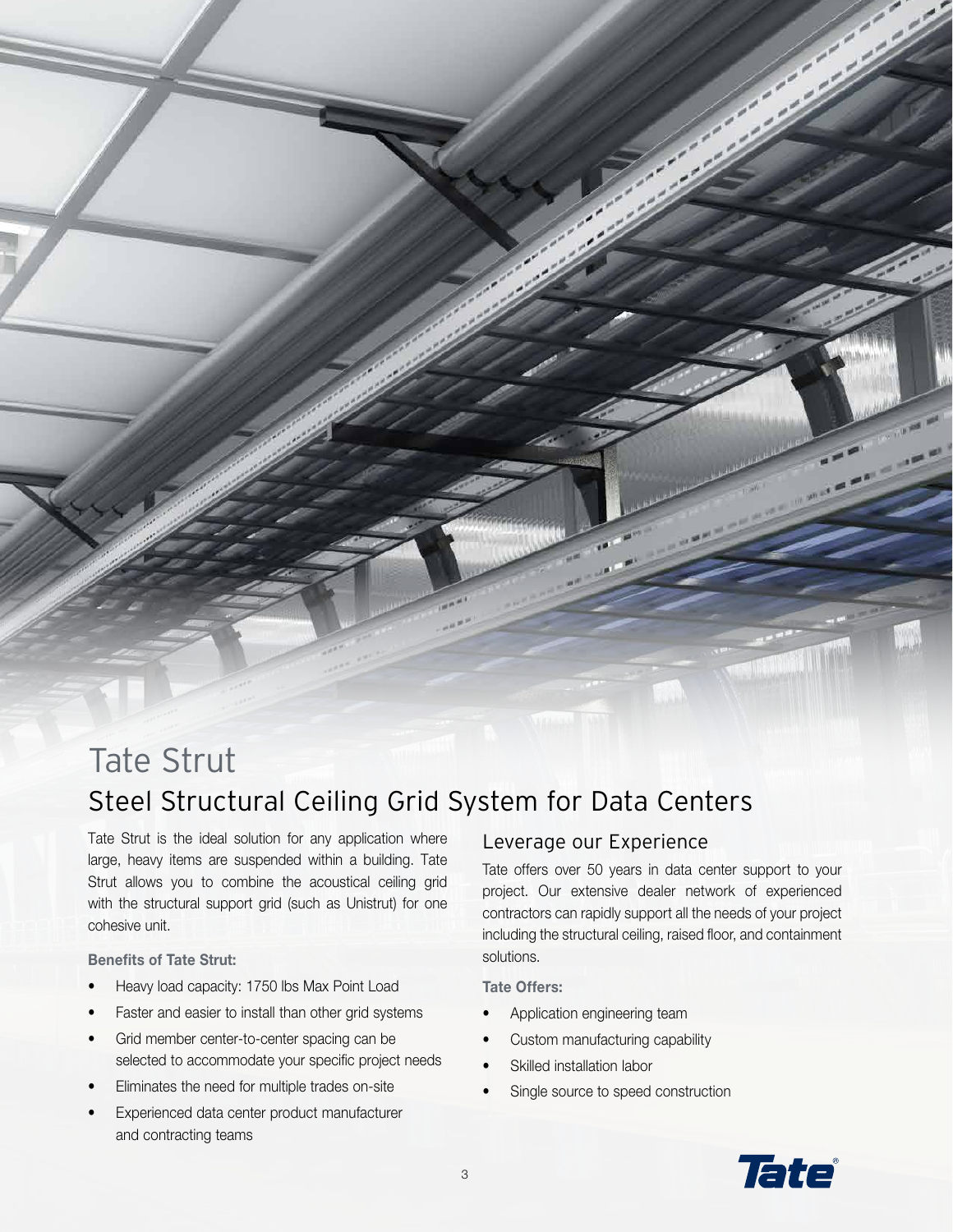### Tate Strut An Innovative Approach to Structural Support Systems



### Customized Manufacturing

The key to the speed of installation and cost optimization is Tate's unparalleled in-house manufacturing capabilities. No two applications are the same. Engineering and understanding of your specific application needs are done in advance and Tate's manufacturing process allows for all customization to be complete in the factory. Tate Strut is delivered with all components ready for installation, with no need for field fabrications — making installation less expensive and faster to install.

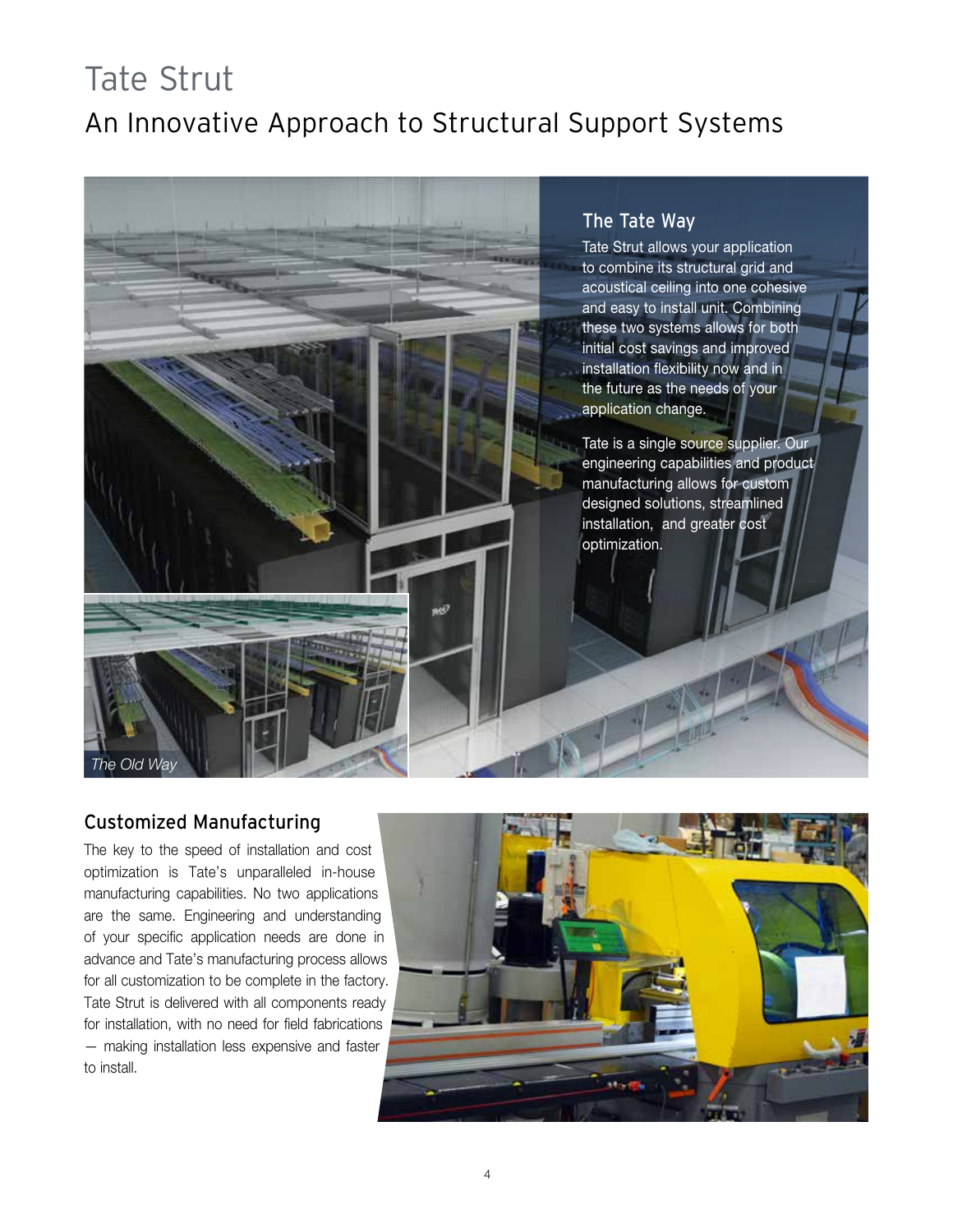### System Design



### Tate Strut Component List

- 1. Steel Strut Main Runner
- 2. Steel Strut Structural Tees
- 3. Light Structural Main Runner
- 4. Light Structural Infill Tees
- 5. Strut Straight Connectors
- 6. U-Shaped Strut Connector
- 7. Internal Splice Support Connector
- 8. Light Structural L-Angle Connector
- 9. Light Structural Field Connector
- <sup>1</sup> ⁄2"-13 Channel Nut with Spring
- <sup>1</sup> ⁄2"-13 x 7.85" lg Turnbuckle Assembly
- <sup>3</sup> ⁄8"-16 x 7" Turnbuckle Assembly

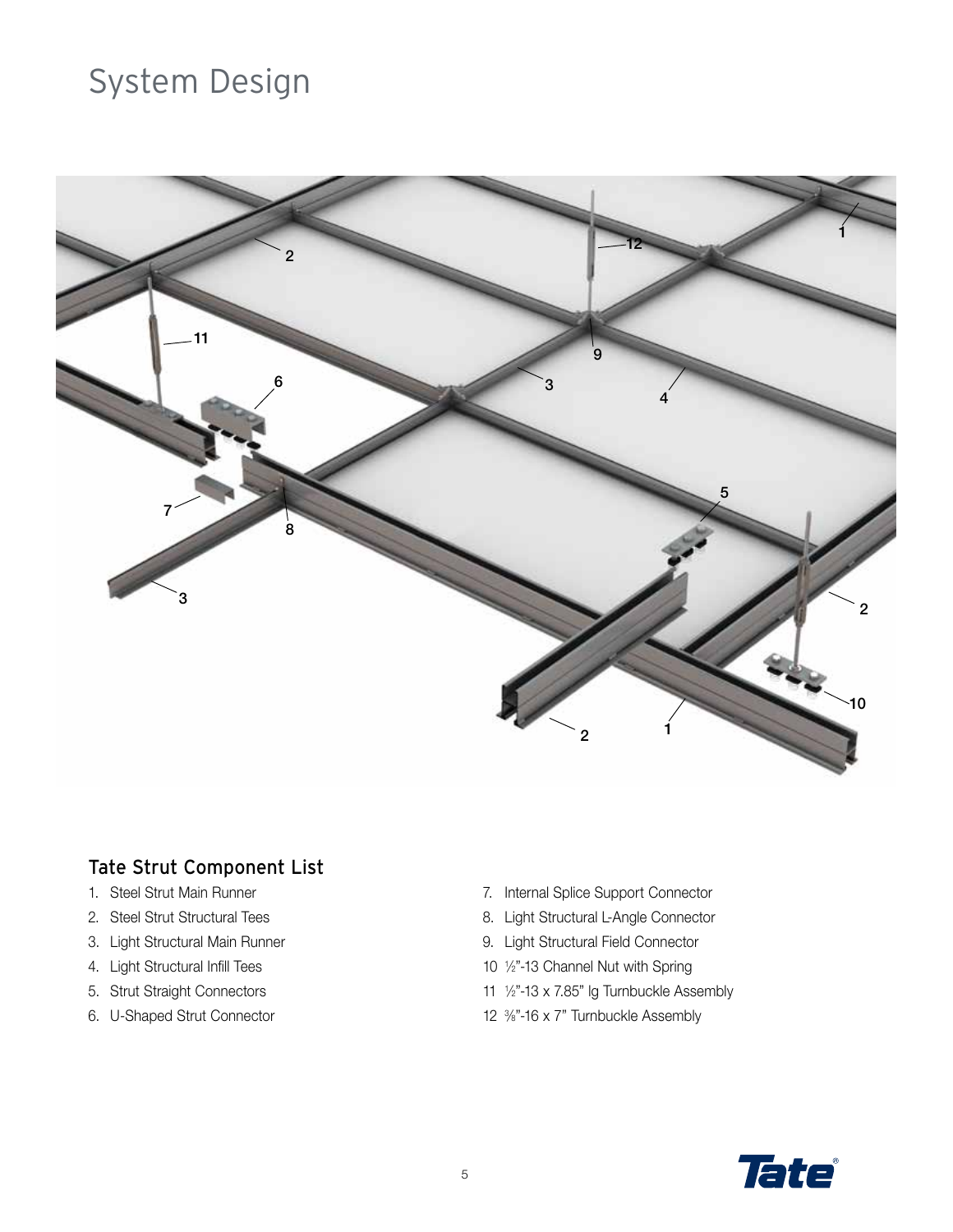### Tate Strut Main Runners & Structural Tees



#### Tate Strut

Tate Strut is a strong, galvanized steel profile with a white painted finish. Uniquely integrated welded flanges support tiles, light fixtures, and return air grilles — removing the need for two separate ceiling systems. The continuous open channel slot allows for full flexibility when suspending cable trays, bus bars, and other heavy accessories from the structural ceiling. Both Strut Main Runners and Structural Tees are pre-drilled for infill connections based upon application specifications.

### Main Runners

Tate Strut's Main Runners are designed to span a variety of lengths without losing structural integrity. As the backbone of the structural ceiling grid, Main Runners can be spliced together as needed for full customization and to ensure coverage of any application. Main Runners are generally ran perpendicular to the building's structural beams.

### Structural Tees

Structural Tees are used to complete the perpendicular grid components in Tate Strut. Structural Tees are designed with coped flanges that simplifies and accelerates installation.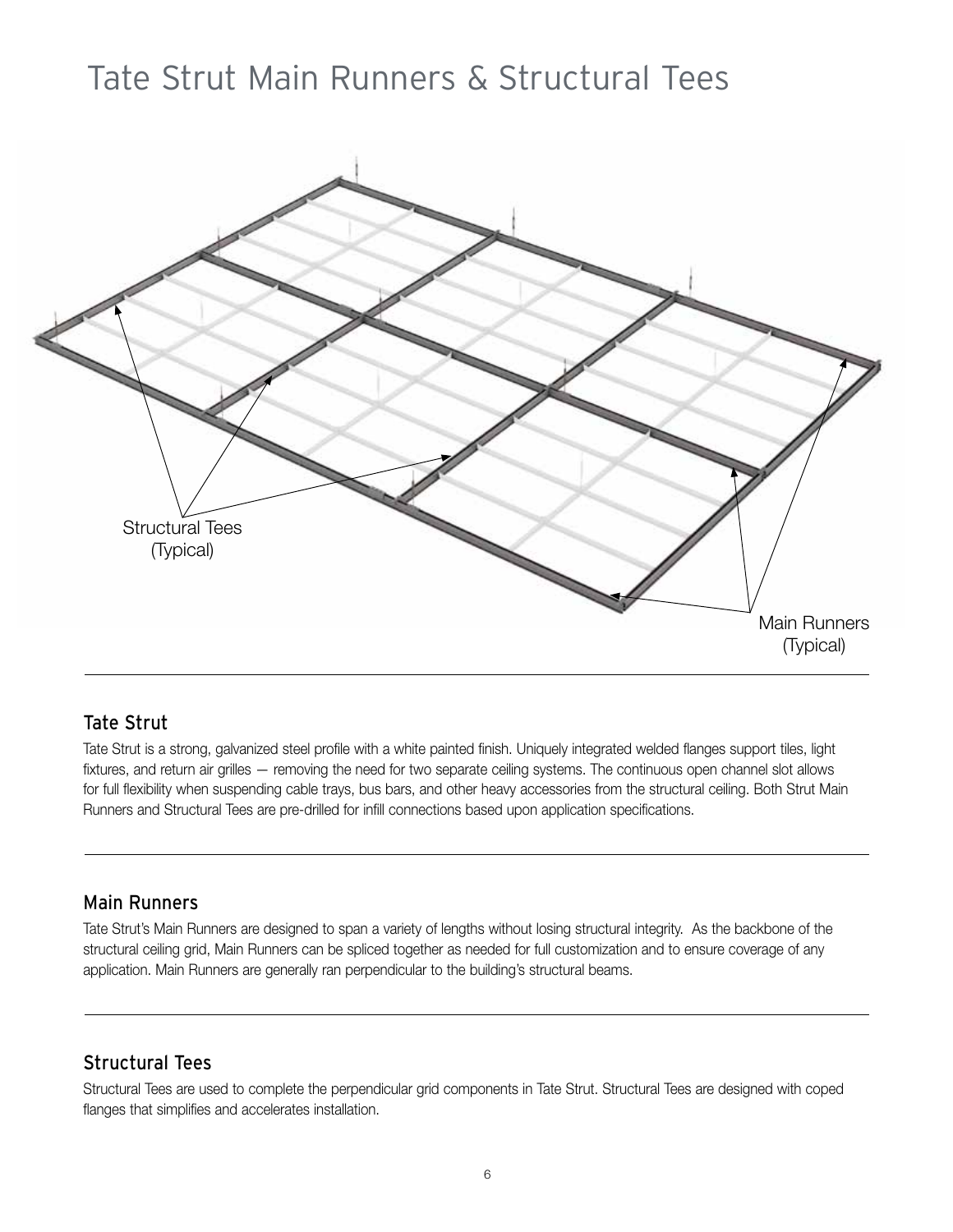### Tate Strut Components



### Tate Strut Intersections

- Simplistic Straight Connectors are used to connect Main Runners and Structural Tees with ease
- Straight Connectors are easily attached to Strut with Channel Nuts and Hex Bolts
- Straight Connectors provide excellent tension support for intersections while the coped Structural Tees simplifies and accelerates installation

### Connection to Building Structure

- $\bullet$   $\frac{1}{2}$ "-13 x 7.85" lg Turnbuckles are connected with the use of the Straight Connectors
- Turnbuckle locations can easily be adjusted to your application needs
- Straight Connectors are easily attached to Strut with Channel Nuts and Hex Bolts



- 12 gauge steel construction
- Hot dipped galvanized pretreatment with a white power coat finish
- Continuous open top slot to accommodate connection to building structure
- Continuous open bottom slot to accommodate connections of cable trays, bus bars, and other heavy accessories
- Welded flange to accommodate ceiling tiles, lights and return grills



### Features Tate Strut Profile Structural Tee Coping Detail



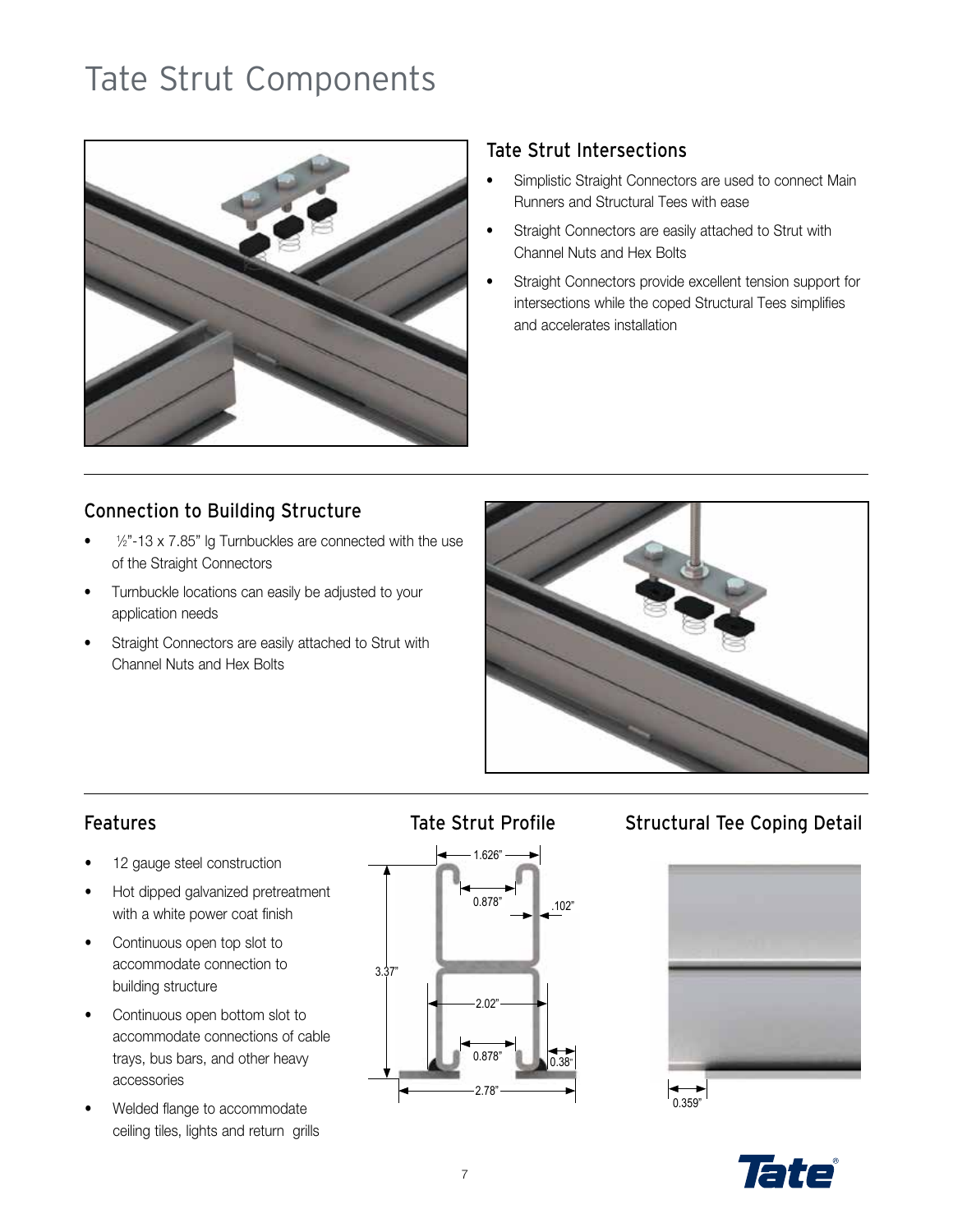### Light Structural Infill Main Runners & Structural Tees



### Light Structural Infill

The Light Structural Infill is comprised of an extruded aluminum profile with a painted white finish. It is used to fill the customized ceiling grid to the proper sizing needed. The Light Structural Infill contains a continuously threaded 1 ⁄4"-20 top slot for connecting to the steel strut profile, connecting Main Runners and Tees, and for additional support with a %"-16 x 7" Ig Turnbuckle assembly. The flanges support tiles, light fixtures, and return air grilles as needed.

### Light Structural Infill Main Runners and Tees

With coped ends for optimized structural continuity, the Structural Infill Main Runners are able to abut the Strut profiles and attach to the pre-drilled strut profile with 1/4" screws and a L-Angle Connector.

The Structural Tees are used to complete the ceiling grid to meet pre-determined grid spacing such as a 2' x 2', 2' x 4', or 4' x 4'.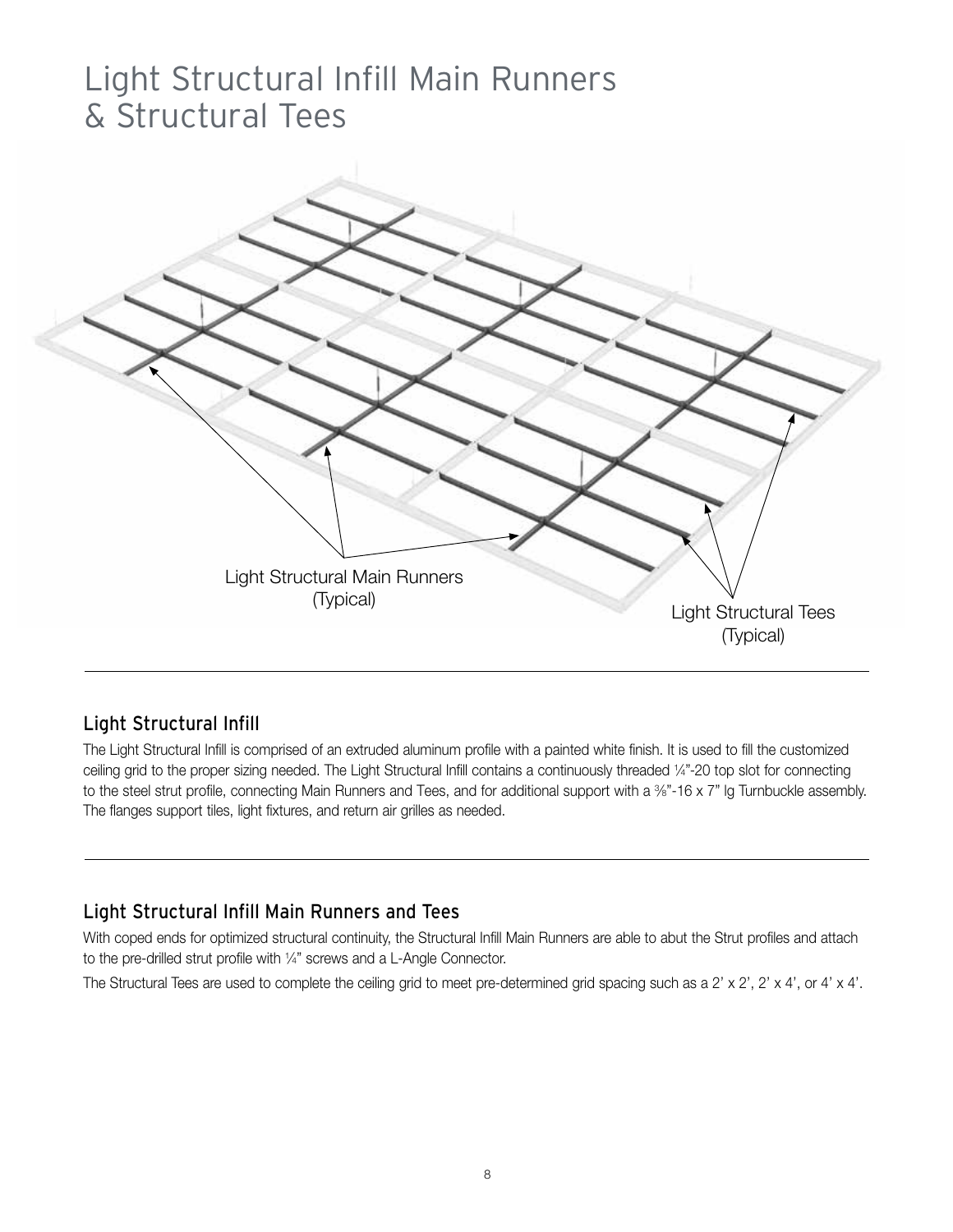## Light Structural Infill Components



### Light Structural Infill Intersections

- Light Structural Main Runners notched to positively position connectors on center every time
- Ribs on the bottom of the Field Connector align with the continuous slot on the top of the grid to prevent racking
- Light Structural Infill coped for simplified installation and stronger connections
- Attaches with 4,  $\frac{1}{4}$ "-20 steel screws

### Light Structural Infill Connections to Strut

- Steel Strut Profile is factory pre-drilled at predetermined locations for Light Structural Infill connections
- Light Structural Infill coped for simplified installation and stronger connections
- L-Angle Connector attaches grid by securing Light Structural Infill to the Steel Strut Profile
- Attaches with 2,  $\frac{1}{4}$ "-20 steel screws



### Features

- High strength aluminum construction
- Continuously threaded top slot for Strut and Infill connections
- Customizable grid member centerto-center spacing
- Built-in flange to accommodate ceiling tiles, lights and return grills

### Light Structural Infill Profile



### Structural Tee Coping Detail



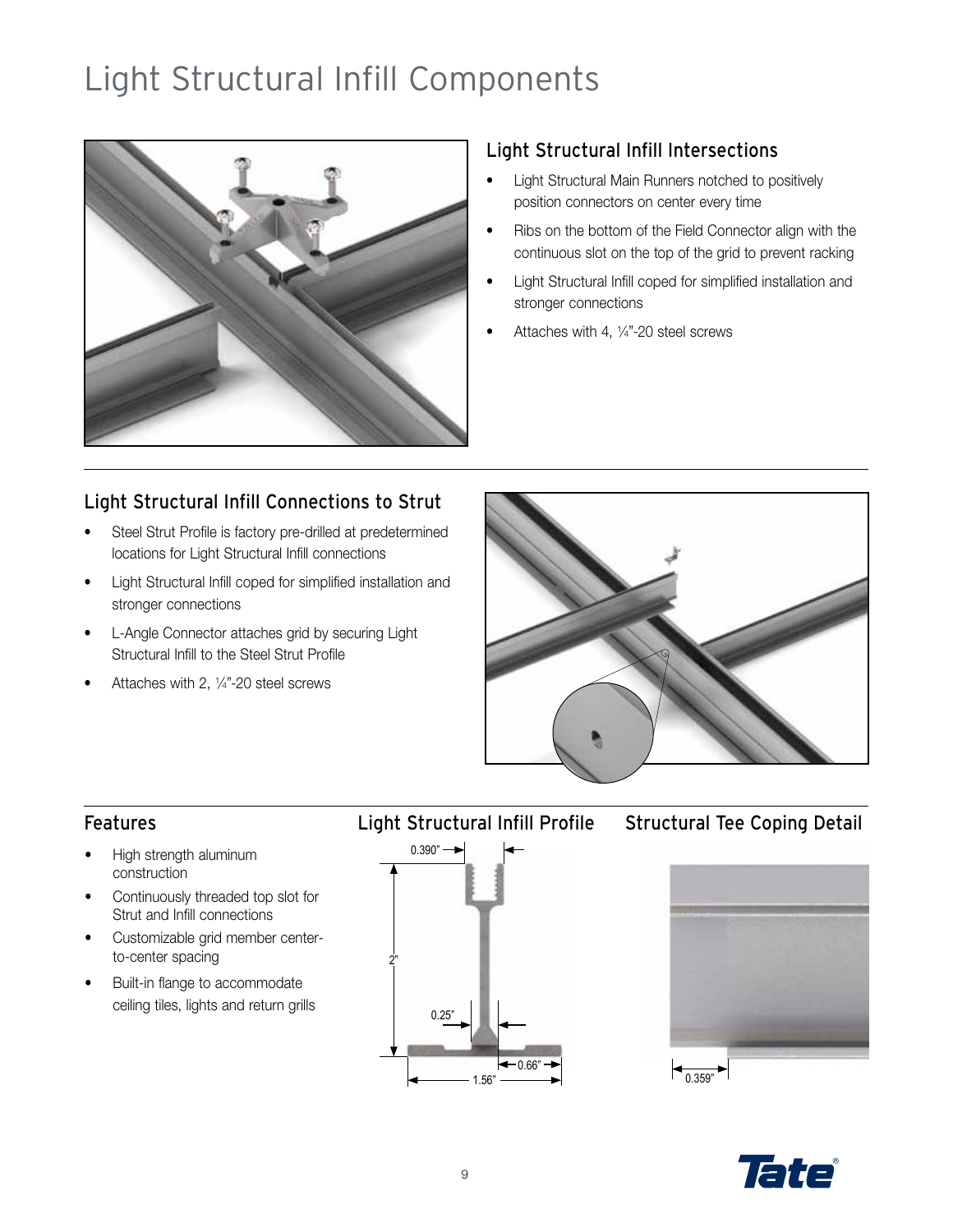### Performance Criteria

The bottom side of Tate Strut is equipped with a continuous 1/8" open slot for mounting items directly to the ceiling grid. Refer to the table below for load capacities and corresponding deflections based on various span lengths.



*1. Maximum point load locations are to be no less than the length of the strut span in any given direction*

*2. Maximum point loads are limited by the turnbuckle connections to strut. Turnbuckles are required to be within 12" of a Main Runner Splice*

### L (Span between Supports) = in E (Modulus of Elasticity) =  $30x10^6$  lbs/in<sup>2</sup> I (Moment of Inertia) =  $0.789$  in<sup>4</sup>

D (Deflection) =  $PL^3/48EI$ ULF (Uniform Load/LF) = P/(L/12x2) USF (Uniform Load/SF) = P/(L/12)<sup>2</sup>

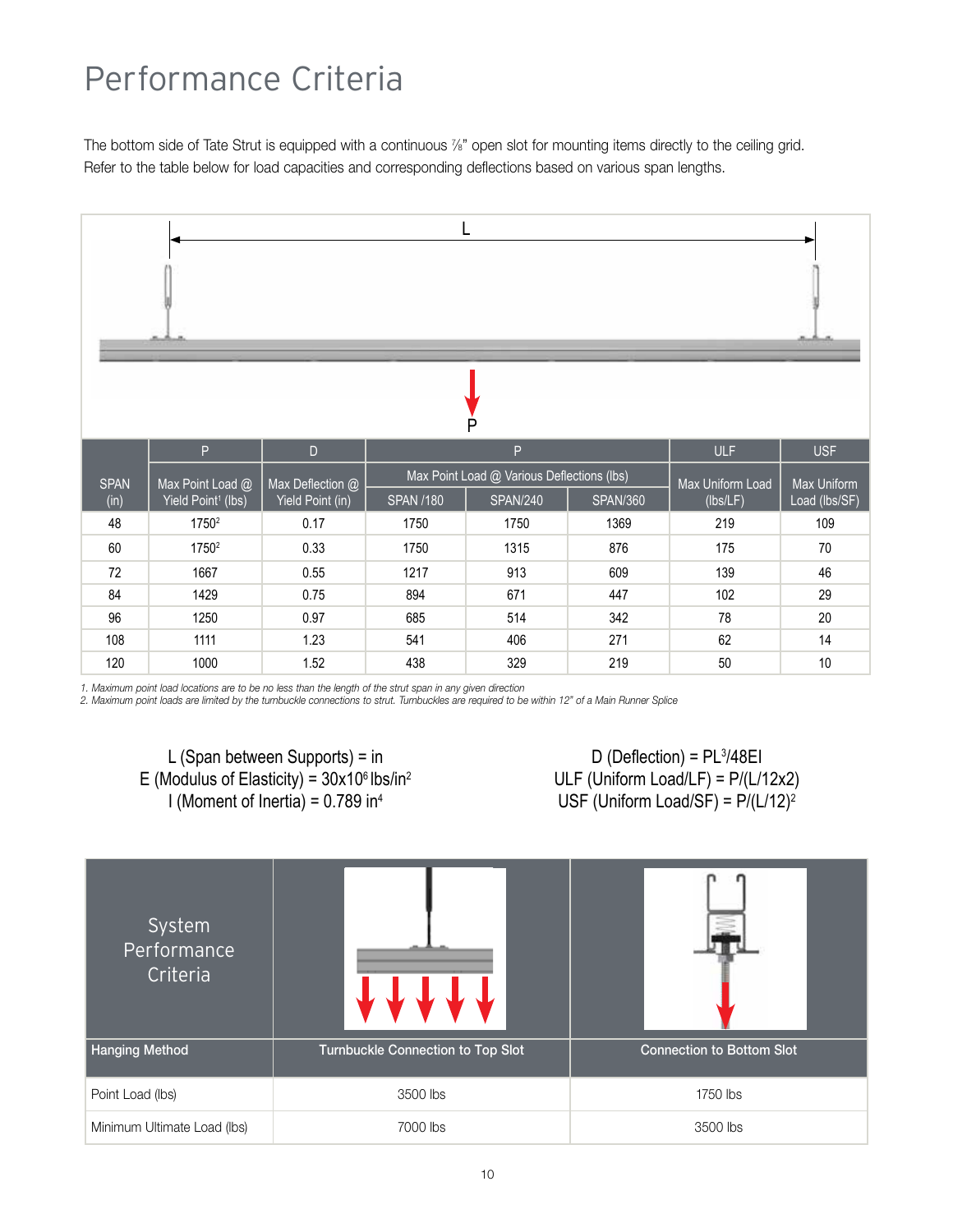## Structural Ceiling Grid Spacing & Tile Sizing

### Example

Tate Strut is fully customizable to fit either a nominal acoustical tile or to any custom module sizing. The example shown is with a 8' x 8' Strut grid with Light Structural Infill being used to complete a standard 2' x 4' spacing.



In this example, if you wanted the Strut Spacing to be on a 96" x 96" module size, use this table to determine tile size requirement:

| Grid Profile      | Grid Spacing (W x L) | Tile Size (W x L)                                             |
|-------------------|----------------------|---------------------------------------------------------------|
| <b>Tate Strut</b> | 96" x 96"            | $23\frac{3}{16}$ " x 46 $\frac{3}{4}$ " +/- 1/ <sub>8</sub> " |

If you want the Strut Spacing to be on a larger module size to fit standard 24" x 48" nominal tile sizes, use this table:

| Grid Profile'     | Grid Spacing (W x L)  | Tile Size (W x L)                               |
|-------------------|-----------------------|-------------------------------------------------|
| <b>Tate Strut</b> | .77" x 98.27"<br>98.7 | $47\frac{7}{8}$ +/- $\frac{1}{8}$<br>23 %" x 47 |